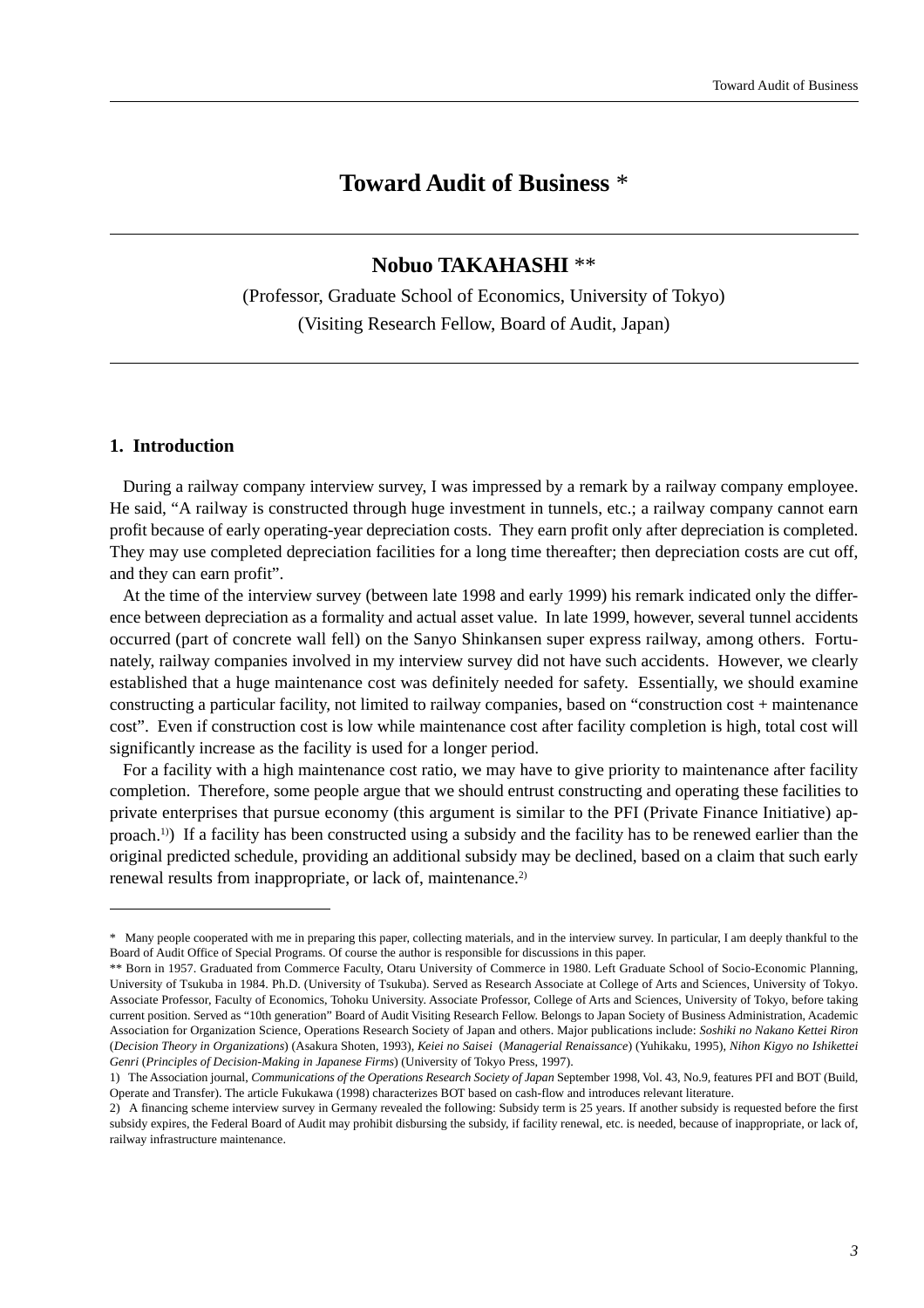This paper's assertion is reasonable in a sense; a Board of Audit audit object should not be limited to "materials" as physical assets, but should, essentially, include "business," which begins with constructing or acquiring, and involves long-term maintenance and final figures <sup>3)</sup>. In general, however, a conventional Board of Audit audit tended to focus on "materials," as mentioned in Section 2. Audits of the three former public corporations were exceptions. Audit reports for these corporations before they were privatized contain some "business auditing" factors. Audits of the three former public corporations differed from U.S. GAO (General Accounting Office) or corporate audits. Audits of the three former public corporations were made within Board of Audit audit capability and approach. In Section 3, I will discuss how business auditing started being adopted.

Business auditing differs from the Board of Audit conventional audit approach. To understand business auditing objectives, we need a viewpoint differing from conventional viewpoints - i.e., 1) accuracy, 2) regularity, 3) economy/efficiency, and 4) effectiveness. The new viewpoint is "total cost". Examining from a total cost viewpoint, auditing differs completely from conventional audit. For example, when we examine facility construction based on total costs over a long period, we must examine total costs (construction cost + maintenance cost + interest paid). Where an interest-bearing fund, such as a Fiscal Investment and Loan Program fund, is used, interest paid will be a bigger than usual cost element. Therefore, we must introduce a longer time span in examining point 3) economy/efficiency, and in examining whether or not the financing scheme was appropriate. In Section 4, therefore, I will discuss financing scheme importance using Japan National Railway's failure as an example, and propose new business auditing approaches considering business life cycle.

#### **2. Board of Audit developed auditing**

#### (1) Conventional studies and questions

In general, a conventional Board of Audit audit tended to focus on "materials." For example, Mochida (1995) classifies audit findings (3,853 cases) reported in all audit reports in 26 years, from 1968 to 1993, by audit viewpoint 4), as follows: audit findings for "regularity" (2,920 cases, 75.8%); those for "economy/efficiency" (780, 20.20%); and those for "effectiveness" (153, 4%). Thus, "regularity" audit findings were dominant. This means that audit mainly identified improprieties based on whether completed public works, or their amounts, complied with contracts, designs, and specifications.

At this time, the trend mentioned in Table 1 became clear. Mochida (1995) clarified that Board of Audit, Japan auditing activities shifted from regularity to economy/efficiency audit during the 1980s; thus, original data related to policies are now collected by field audits and the Board of Audit asks ministries/agencies to improve conditions.

The Board of Audit itself made as similar audit viewpoint study. According to *Nihonkoku Kenpo Kano Kaikei Kensain 50-nenno Ayumi* (*50 Years of Board of Audit Activities under the Constitution of Japan*) (hereinafter referred to as *Ayumi*) published in 1997, we have mainly four types of audit viewpoints: 1) accuracy, 2) regularity, 3) economy/efficiency, and 4) effectiveness, although these may depend on clerical work/projects, accounting, etc. Of these, economy/efficiency/effectiveness audits are referred to as "3E audits." Reportedly, in post war years, regularity auditing shifted to audits equally considering economy/efficiency, and changed further to

<sup>3)</sup> In this paper, I use "business" in the sense that long-term economy is the most important audit aspect. I use "business" because conventional "economy, efficiency and effectiveness" viewpoints are not enough, although "profitability" is not customarily considered for central government projects.

<sup>4)</sup> However, we need to understand the Mochida analysis (1995) by considering 1) Generally, if many similar improprieties reported in audit reports were extracted for the same ministry or agency, the number of such improprieties tended to be counted as one. Therefore, counting improprieties may be meaningless. 2) Even if not mentioned in audit reports, in regularity or economy/efficiency auditing, ministries and agencies were required to act and took action effectively. In effectiveness auditing, however, if no remark was made in an audit report, probably no effective actions were taken. Therefore, we need to understand that the trend for audit findings in reports reflects audit finding criteria, rather than Board of Audit auditing activities as a whole.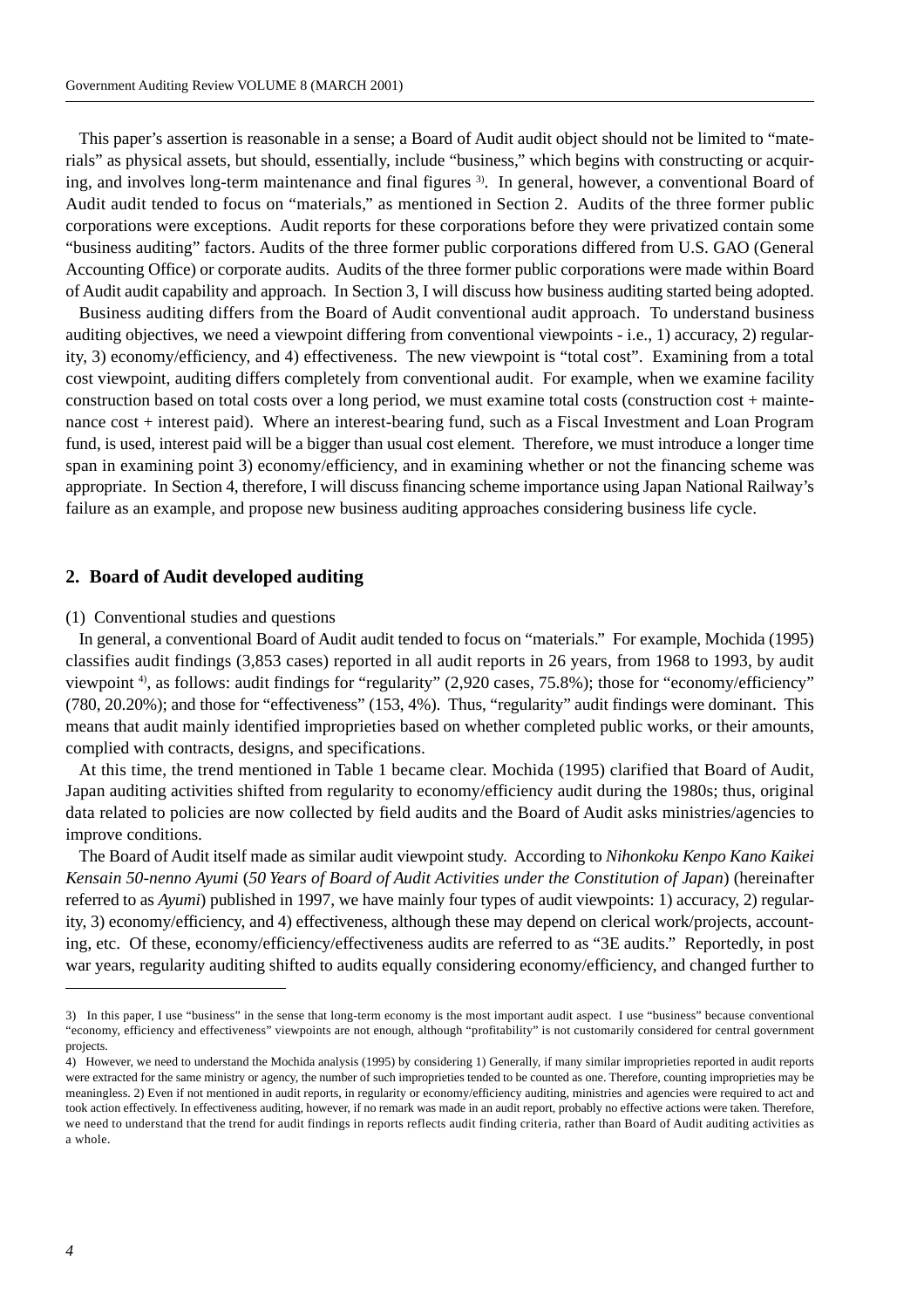|                            | Board of Audit, Japan                                                                                                                                                      |                                                                                                                                                            | <b>United States GAO</b>                                                                                                                            |
|----------------------------|----------------------------------------------------------------------------------------------------------------------------------------------------------------------------|------------------------------------------------------------------------------------------------------------------------------------------------------------|-----------------------------------------------------------------------------------------------------------------------------------------------------|
|                            | Until 1960s<br>high economic growth period                                                                                                                                 | In and after 1980s                                                                                                                                         | In and after 1974                                                                                                                                   |
| Main audit objects         | Public words hardware                                                                                                                                                      | Social security software                                                                                                                                   | Federal government programs                                                                                                                         |
| Audit viewpoints           | Regularity                                                                                                                                                                 | Economy/efficiency                                                                                                                                         | Effectiveness                                                                                                                                       |
| <b>Important functions</b> | Extracting individual improprieties                                                                                                                                        | Action requests (project improvement)                                                                                                                      | Providing information                                                                                                                               |
| Audit contents             | Big projects were chosen and<br>an audit made to verify whether<br>completed public works, or their<br>amounts, complied with<br>contracts, designs and<br>specifications. | At the beginning of a year,<br>audit themes or projects<br>subject to audit in the year<br>are determined and problems<br>identified through field audits. | Highly reliable data are provided<br>based on huge amounts of data that<br>cannot be collected by parties other<br>than GAO and on unique hearings. |

#### **Table 1. Comparing audit viewpoints in auditing activities**

(Source) Author's summary of Mochida study (1995) contents.

audit considering economy/efficiency and effectiveness (3E audit) (p.47).

I understand why audits shifted to economy/efficiency-oriented audits. But did the Board of Audit, Japan, intend to introduce the GAO type of effectiveness audit? In the United States, the 1974 Congressional Budget and Impound Control Act authorized evaluating Federal Government programs and reporting results to Congress. Thus, reportedly, GAO started making effectiveness audits stressing providing information (including highly reliable data provided based on huge amounts of data that cannot be collected by parties other than GAO and on unique hearings). Although they say "special descriptions" in Japanese audits correspond to effectiveness auditing, this understanding is disputable, as we will discuss later. Since "special descriptions" have tended to decrease in recent years, we cannot say that the "special description" approach is developing.

Using the three former public corporations as an example, this paper will demonstrate the following: auditing the three former public corporations was neither an effectiveness audit, as made by the U.S. GAO (General Accounting Office), nor a corporate audit; auditing the three former public corporations was conducted within Board of Audit, Japan auditing capability and approach, and audit reports for these corporations before they were privatized contained "business auditing" factors.

#### (2) Discussions of corporate auditing attempts  $5$

The monopoly enterprise (Monopoly Bureau, Ministry of Finance), railway enterprise (Ministry of Transport), and telegraph and telephone enterprise (Ministry of Telecommunications) that had been operated as national enterprises using central government special account funds, were assigned to Japan Tobacco and Salt Public Corporation (hereinafter referred to as "JTS") in June 1949, Japan National Railway (hereinafter referred to as "JNR") in June 1949, and Nippon Telegraph and Telephone Public Corporation (hereinafter referred to as "NTTPC") in August 1952.

Since the central government subscribed capital in full for these three public corporations, they were naturally designated audited bodies. In earlier established JNR and JTS documentary audits, "as central government administrative organs, a May 1949 notice on accounts verification required "them" to be subject to accounts verification as before," just before railway and monopoly enterprises were assigned as public corporations. However, in 1950, GHQ indicated to the Board of Audit that audits should not hamper efficient public corpora-

<sup>5)</sup> The analysis in the following part and Section 3 is based on interviews with Mr. Yonehiko Honda (Senior Audit Coordination Officer, 5th Bureau, Railway Audit Division) (June 12, 1998) and with Mr. Kazuo Muto (Assistant Director, 2nd Bureau, 2nd Health and Welfare Audit Division) (September 10, 1998), and a discussion meeting on February 20, 1987 titled "Change from Audit of Public Corporations to Audit of Special Corporations," attended by active and retired persons, as compiled in *Ayumi*.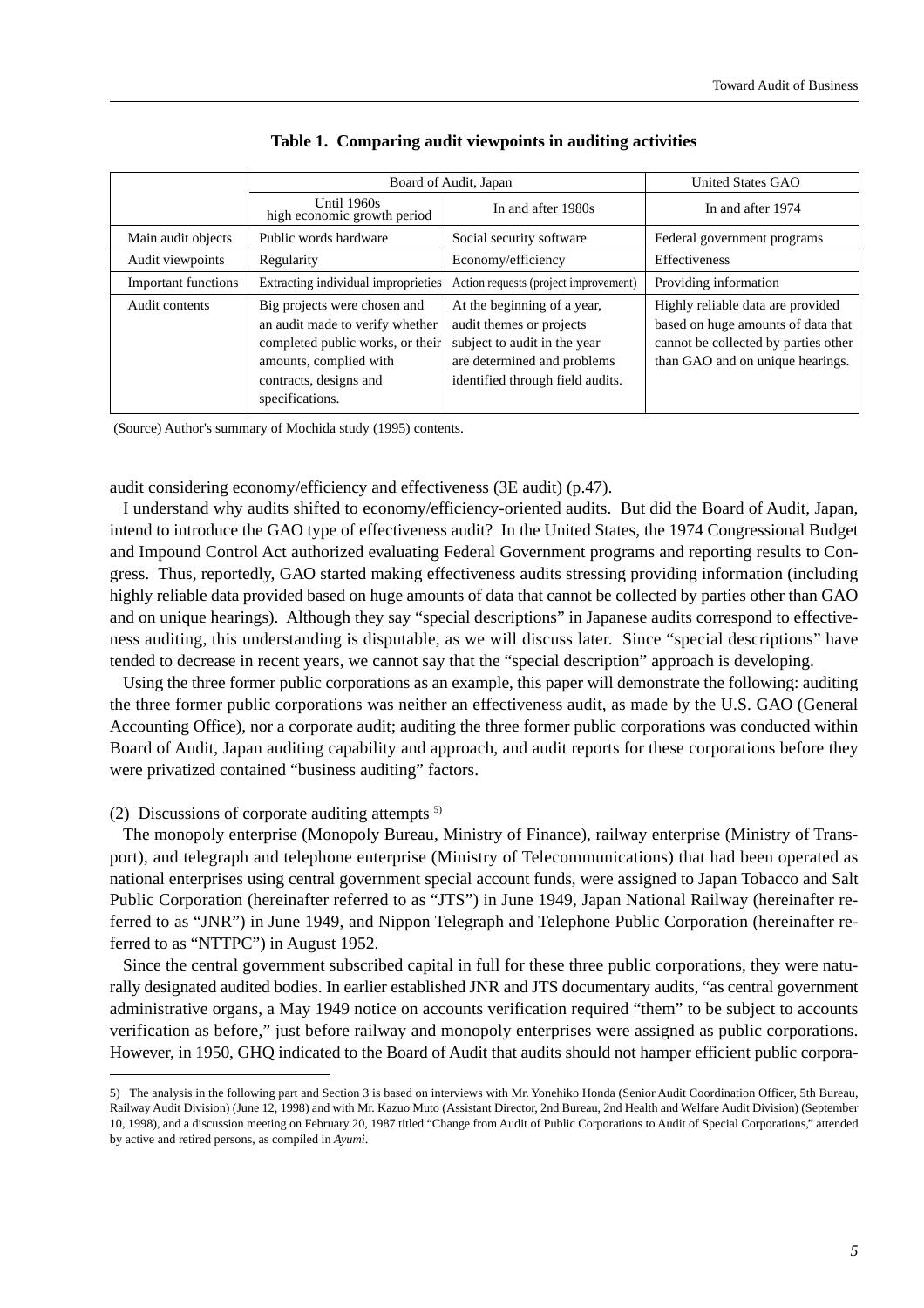tion operation and they should follow the U.S. public corporation auditing method. This method is referred to as "corporate audit." In this corporate audit, public corporation accounting and internal control are examined and opinions presented on whether or not financial statements properly indicate periodic profit or loss and financial condition. This is the same as private corporation certified public accountant audit. Here, individual transactions, such as revenues or expenditures, are subject only to sampling audits and internal audit examines details. Based on GHQ indication, the Board of Audit decided to introduce "corporate audit" for JNR and JTS in April 1951 6).

*Japan National Railway 100 Years' History* (here in after referred to as *JNR History*) confirms foregoing JNR conditions. This book does not refer to GHQ. JNR concluded that operational autonomy should be respected for a public corporation operated under self-supporting accounting; therefore, efficiency and financial audits should be stressed. Based on this conclusion, JNR submitted on March 7, 1950, to the Board of Audit, a document, signed by the Accounting Bureau Director General, stating that "JNR hopes the Board of Audit audit policy will be revised." In this document, JNR expressed the hope that account-verifying-subjects would be limited to budget documents, statement of accounts for debt burden, cash planning statements, monthly general financial result statements, official financial result reports, financial statements (profit and loss statement, balance sheet and general inventory), and vouchers related to certain accounting procedures. In response to this document, the Board of Audit sent JNR a notice dated April 1, 1950 titled "Accounts Verification In and After FY 1950" and informed JNR that the Board of Audit would designate account verification objects according to JNR's request (*JNR History*, Vol. 12, p.927).

Under such conditions, the Board of Audit was very concerned about JNR financial statement credibility. Next, the Board of Audit established a policy to assess accuracy of trial balances prepared by the local JNR office. For about a week at the end of November 1950, the Board of Audit made the first audit since JNR was established, at the Nagoya Regional Accounting Office, and at various other organizations involved. Based on the audit, the Board of Audit sent out a notice on April 25, 1951, titled "Accounts Verification In and After FY 1951" and informed JNR that effective from FY 1951, audit would be changed from auditing cash and materials receipts and disbursements in the so-called 'governmental and municipal accounting' style, to corporate-accounting audit, mainly studying financial statements and revenues/expenses. Supplementing this notice, the Board of Audit Secretary General submitted a request "Enhancing Internal Auditing" to the JNR president.

"In April 1951, we designated accounts verification objects for JNR audit. We simplified accounts verification on the precondition that JNR internal auditing would be operated successfully. Although we understand that JNR is trying to improve its internal auditing, the number of auditors, capability, cooperation from various sections, etc. are not sufficient in some ways. We hope that both central and regional organizations will more carefully consider these points."

Despite the request and JNR inspectors' efforts, JNR could not improve their internal auditing. On July 1, 1952, the Board of Audit President sent the JNR President a notice titled "JNR Accounts Verification Objects" in which the Board of audit asked JNR to submit evidence of revenues and expenses above a certain amount. Thus corporate-accounting auditing, based on the idea of enhancing internal auditing, ended (*JNR History* Vol.12, pp.927-29). According to JNR explanations, corporate inspections were withdrawn soon after JNR failed to enhance internal auditing, while the Board of Audit listed the following reasons for withdrawing

<sup>6)</sup> Although *Ayumi* (p.25 and p.48) mentions that corporate audit was introduced only for JNR, JTS was also subject to such a corporate audit.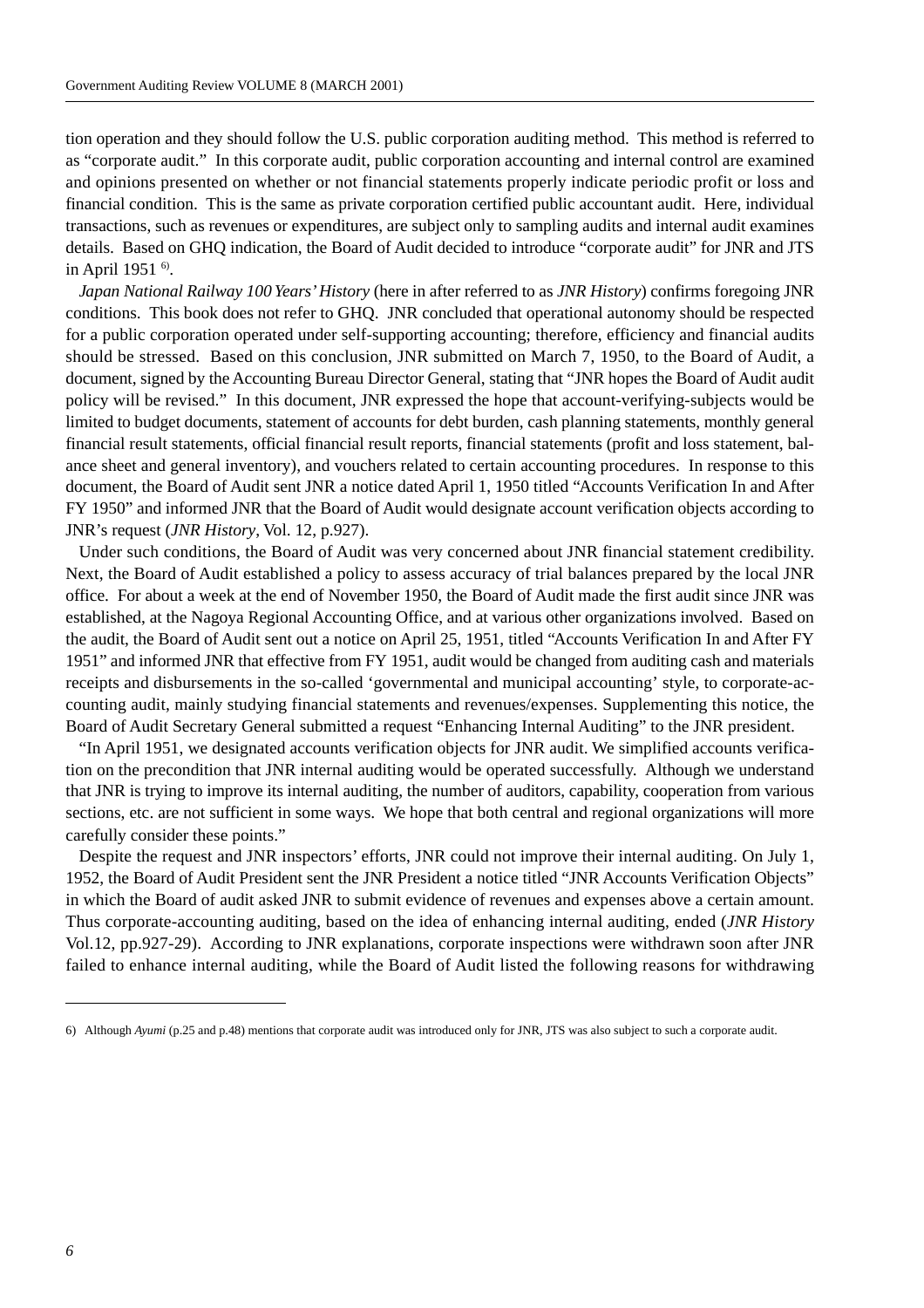corporate auditing:  $7$ 

- (1) Several existing accounting practices required rectifying. Improprieties were extensive in FY 1949 and 1950, from JTS and JNR foundation to immediately before introducing corporate auditing 8) - as shown in Figure 1. In these audit reports, the "financial statements" item was created as a classification of improprieties. This item refers to many cases where financial statements do not correctly reflect figures for profit or loss, assets, etc. (*Ayumi*, p.25).
- (2) Since number of days for business trips and number of staff members were limited, determining in an organizational audit whether financial statements were being properly prepared or not was difficult. (*Ayumi*, p.25).
- (3) Since a public corporation was a monopoly or adopted a low-price policy in view of their public responsibility, determining management efficiency by examining business performance, as reflected in their financial statements, was irrational (*Ayumi*, p.256).

It seems that reasons in (2) and (3), above, differ slightly from those indicated by JNR. Anyway, for various reasons, corporate auditing was revised. In February 1953, and Audit Commission confirmed that "an audit shall be conducted to identify improprieties the same as in central government accounting audit, and financial statements and management efficiency shall be audited." In other words, they decided that the same audit would be used as for government enterprises and that financial statements and management efficiency would be audited. This policy remained officially unchanged until JTS was privatized and renamed JT in 1985, NTTPC was privatized and renamed NTT in 1985, and JNR was privatized and divided into seven companies - six JR passenger companies and Japan Freight Railway Co. (JR Freight) - in 1987.

<sup>7)</sup> For these three reasons we may need the following supplementary explanations: (a) The description in (1) means only that conventional audit was needed because of many improprieties and does not mean that corporate auditing was introduced too early. (b) "The number of staff members" mentioned in (2) means the number of auditors who had experience similar to certified public accountant capability for auditing financial statements; the number of such auditors was very limited. Three auditors were qualified as certified public accountants - two have already retired from office and one is still in service (as of FY 1998). On the other hand, Mochida (1995) reported that in the 1950s all U.S. GAO members were qualified certified public accountants. Since then internal staff has been trained over a 15-20 year period, and with 20% certified public accountants now, other staff members have wider expertise and experience. (c) Unlike corporate audits, the Board of Audit financial statement audit is not organized, but is an individual and occasional audit. Its aim is not to determine, across-the-board, whether financial statements are adequate or not. (d) Auditing management efficiency clarifies whether a certain enterprise earned a profit or incurred losses which cannot necessarily be detected by examining financial statements, and causes can be further analyzed.

<sup>8)</sup> Since the Japan Railway Construction Public Corporation (JRCC) separated from JNR, March 23, 1964, the number of improprieties for this public corporation is included in the JNR number: One case each in 1967, 1970, 1971, 1973, 1976 and 1980 and two cases each in 1978 and 1979, of improprieties classified as JNR should be attributed to JRCC.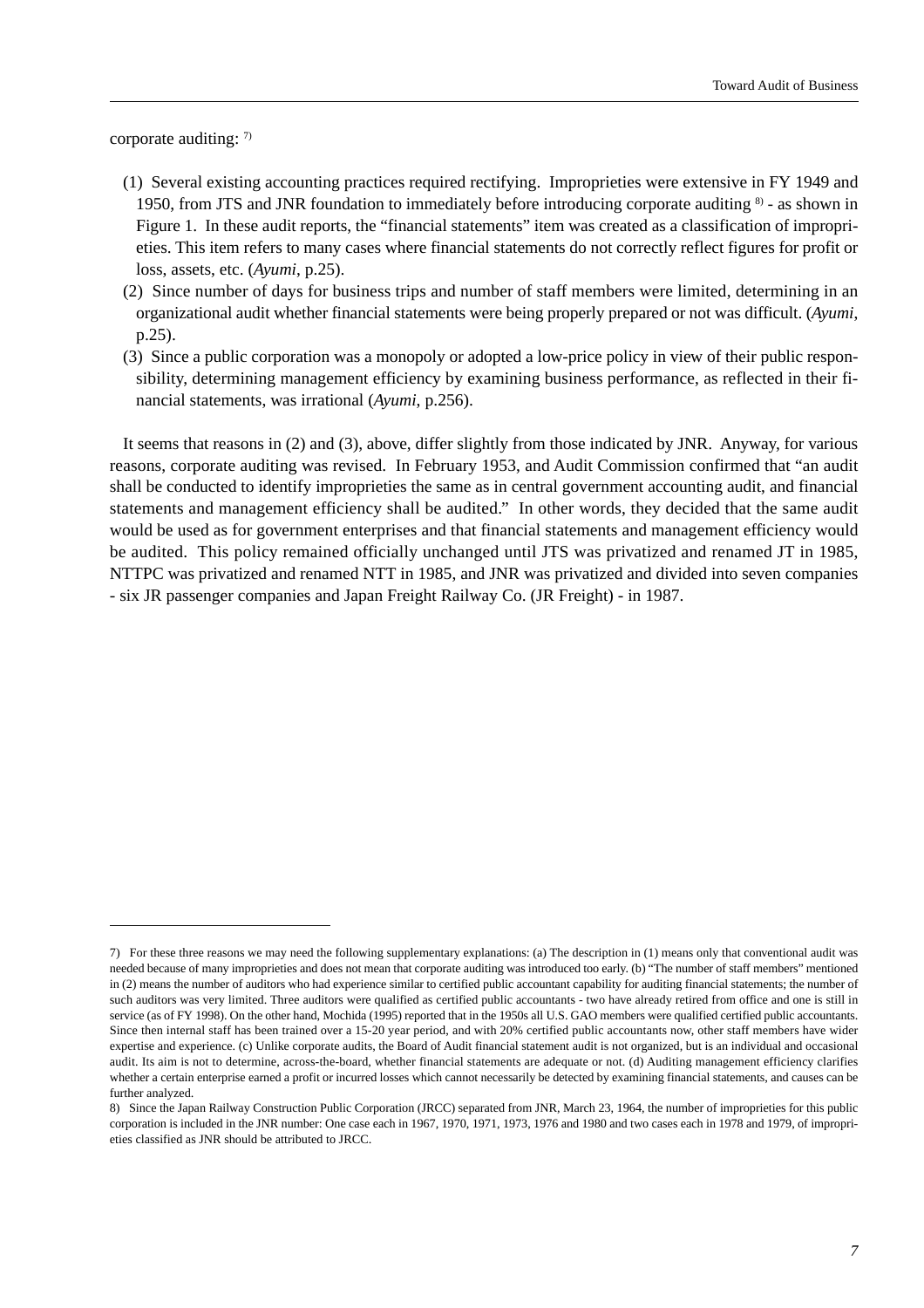



**Figure 2. Trend in Number of Improprieties for All Audited Bodies**

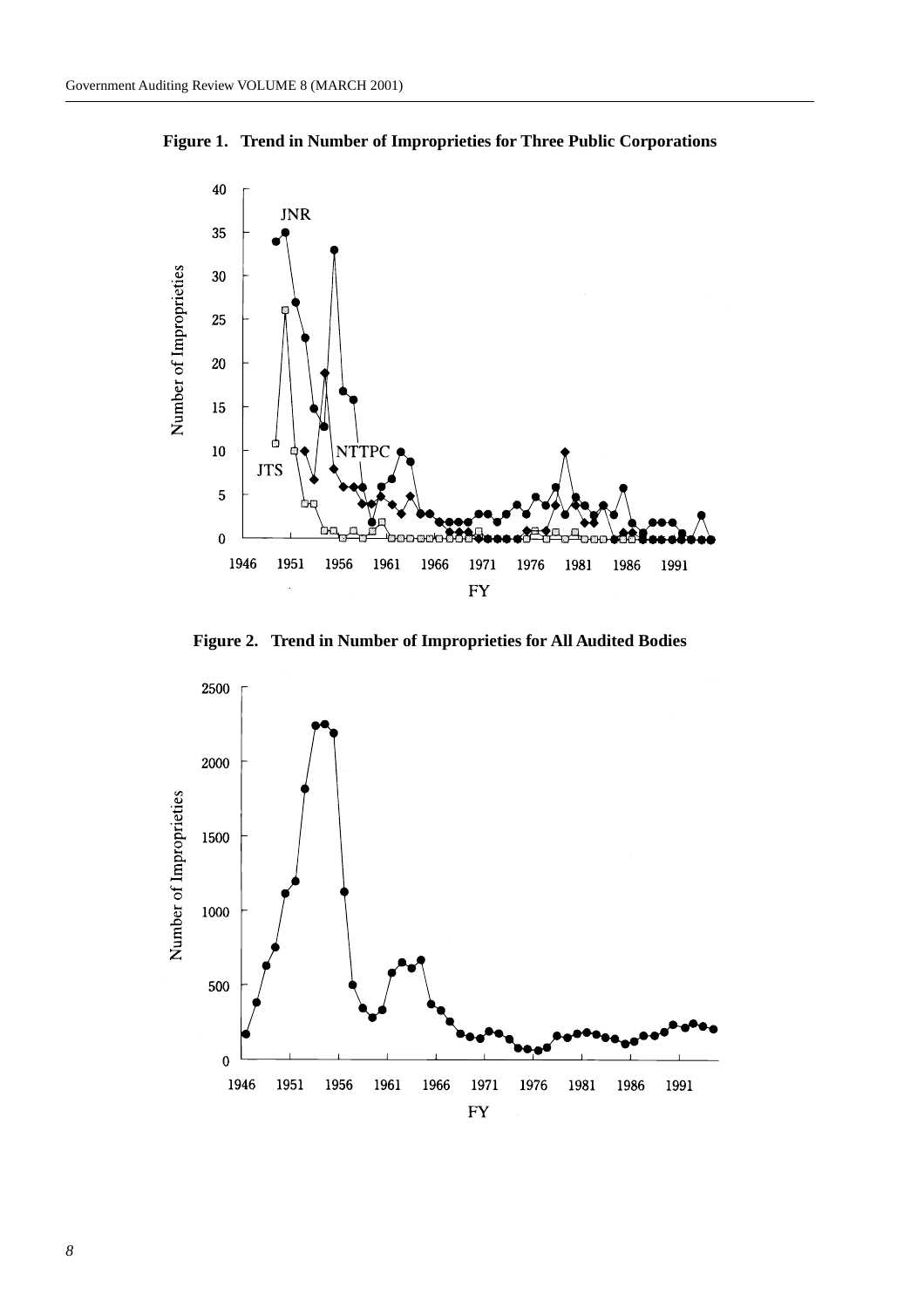## **3. The Board of Audit auditing stance and business auditing in the bud**

The above analysis still leaves questions. Reasons for abolishing corporate audit, listed by the Board of Audit, seem far from persuasive. As indicated in (2), above, actually few auditors had expertise similar to that of certified public accounts to audit financial statements. Why, then, didn't the Board of Audit try to recruit personnel with such capacity or educate existing staff members? 9) The Board of Audit, seemingly, did not intend to conduct corporate auditing.

Privatizing the three public corporations should have eliminated the reason in (3), above. However, there was no indication of adopting corporate auditing. After the three public corporations were privatized, the Board of Audit met in May 1987 to examine how to conduct audits for special corporations. Reportedly, they decided to audit from an economy and efficiency viewpoint; in particular audits would stress whether or not corporate management is efficient, considering the purpose of privatizing. Reportedly, after privatizing of the three public corporations, audit comments requesting management improvement became dominant and the Board of Audit often asked audited bodies to submit materials helpful in clarifying profitability of each project. Actually, however, the Board of Audit, immediately after JNR was privatized, commented as follows about auditing JR based on comparison with private railway companies:

- (1) Service prices related to vending machines and consignee public telephones in station precincts were revised to adequate levels (*FY 1988 Audit Report*, pp.275-82, Action taken).
- (2) Receipt of commissions on sales of commutation tickets for other private railway companies (*FY 1988 Audit Report*, pp.382-86, Action demanded).

Audit comments in (1), above, were given to six JR passenger companies, and those in (2), above, to one of them the East Japan Railway Co. (JR-East). This method, where reformatory measures are taken compared with other companies, is referred to as benchmarking, and is often used by private companies. But this is not corporate audit by certified public accountants.<sup>10)</sup>

Regarding the reason in (1), preceding section, seemingly, the Board of Audit did not intend to conduct corporate auditing. It is certain that for a few years after the public corporation was established, several accounting practices required rectifying, as pointed out above. Also, in and after 1962, auditing changed from conventional audits, stressing identifying improper accounting practices, to audits stressing opinions and presentation/action demand resulting from causes of improper or unreasonable accounting practices, so audited bodies could correct such accounting practices (*Ayumi*, p.48). This is notably reflected in Figure 1.

Did having many improprieties prevent introducing corporate auditing? Comparing Figure 1 with 2, it clearly shows that the peak number of improprieties for the three public corporations came earlier than those of all other audited bodies (peak number of JNR and JTS improprieties came in FY 1950, one year after they became public corporations; that for NTTPC came in 1954, two years after it became a public corporation). As number of improprieties decreased thereafter, however, only then did the viewpoint shift from regularity to economy/ efficiency auditing, with no shift to corporate auditing. Why didn't auditing for the three public corporations shift to corporate auditing although number of improprieties decreased? From this, I presume that abolishing corporate auditing did not result from increased improprieties, but from the Board of Audit, since its founda-

<sup>9)</sup> Refer to footnote 7, (b).

<sup>10)</sup> These audit comments should have been made even before privatizing the public corporation. It seems, however, that before privatizing the public corporation, they avoided referring to related or peripheral business because of the possibility of pressuring private business. Reportedly, the Board of Audit decided to compare JR companies with other private companies earning profits, and these audit comments were given in audit reports. Further, the audit report disregarded "profitability." But, we can safely say that, before privatization, the Board of Audit stressed only expenditure economy, but after privatization considered revenue economy compared with other private companies. Although we have an indication of "business auditing" in the sense that the Board of Audit considered both expenditure and revenue, this "business audit" clearly differs from 'real' corporate auditing.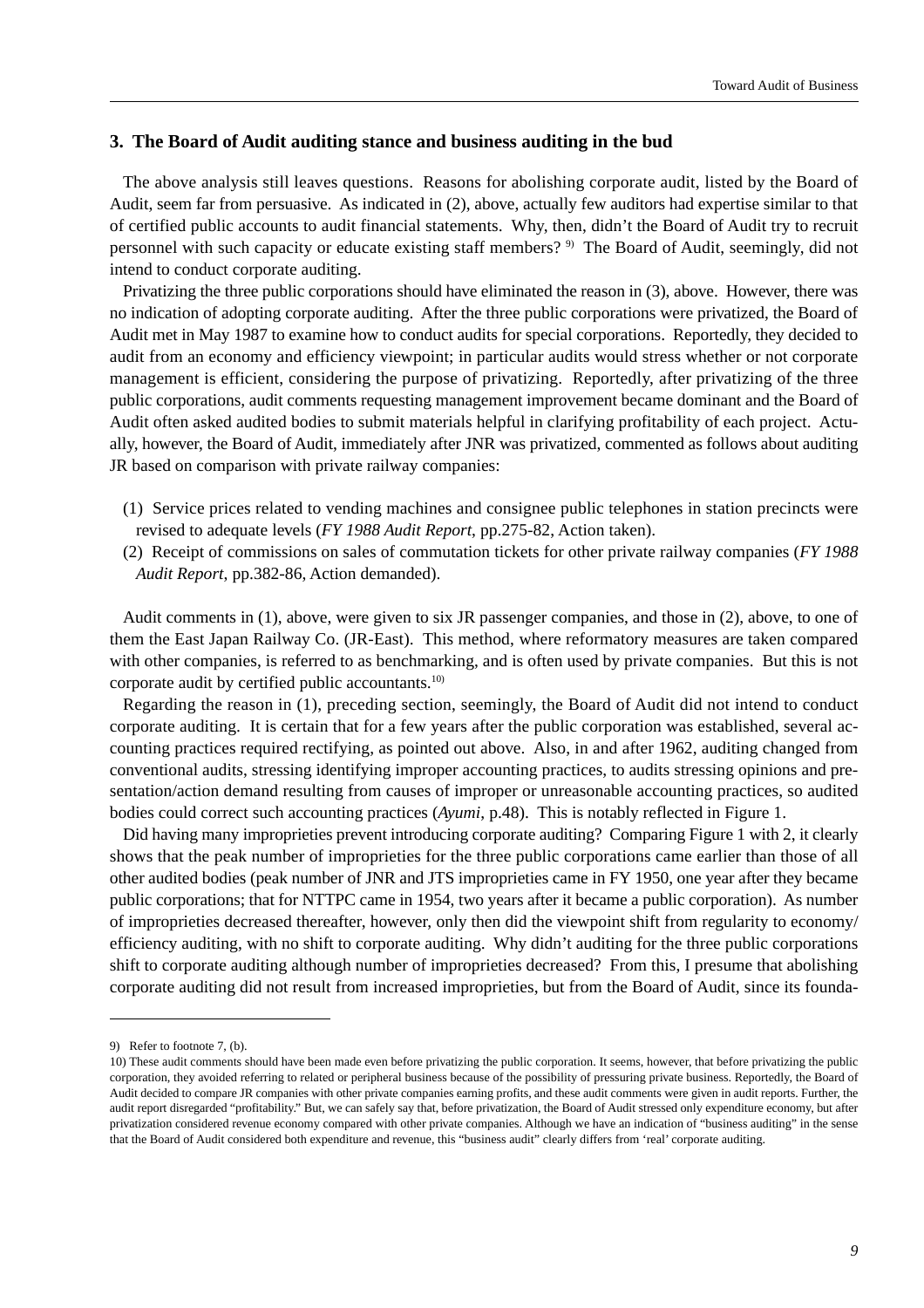tion, taking the approach of calling audited bodies to account for improprieties, and this character and auditing stance did not agree with corporate auditing.

In fact, the Board of Audit continued judging operations based on financial performances from 25 years after the three public corporations were established to when these public corporations were privatized, although causes (2) and (3), as mentioned earlier, were not eliminated. For about ten years, the Board of Audit examined profitability, or long-term economy, to use a more accurate term, without resorting to corporate auditing. In other words, the Board of Audit started examining business performance based on a "business auditing" approach.

For example, the following JNR report "Series" appeared:

- (1) JNR Profit and Loss (*FY 1976 Audit Report*, pp.194-96, special description);
- (2) Construction Conditions, Operating Conditions and Facilities Investment Effect, etc. for Administrative Improvement (*FY 1977 Audit Report*, pp.229-40, special description);
- (3) Freight Business (*FY 1980 Audit Report*, pp.167-75, special description);
- (4) Baggage Business (*FY 1981 Audit Report*, pp.10-88, special description);
- (5) Passenger Transportation Business, etc. (*FY 1982 Audit Report*, pp.240-54, special description).

In particular, items (3), (4) and (5) were referred to as the "Three Series," where special descriptions were planned to be made every year for freight, baggage, and passenger transportation, in turn.

JTS audit reports mentioned are as follows:

- (1) Producing and Procuring Leaf Tobacco (*FY 1977 Audit Report*, pp.211-13, special description);
- (2) Managing and Operating Leaf Tobacco Warehouses (*FY 1978 Audit Report*, pp. 165-68, action demand);
- (3) Abolishing Excessive Domestic Leaf Tobacco Warehouse Inventory (*FY 1982 Audit Report*, pp.211-14, action demand).

NTTPC audit reports mentioned as follows:

- (1) Operating Telegraph Business (*FY1976 Audit Report*, pp.203-4, special description);
- (2) Telegraph Business (*FY 1982 Audit Report*, pp.264-68, action demand);
- (3) Telephone Operation (*FY1983 Audit Report*, pp.222-29, action demand);
- (4) Transporting Operation-Related Documents (*FY1983 Audit Report*, pp.235-37, action taken);
- (5) Consignee Public Telephone (*FY 1984 Audit Report*, pp.238-42, action demand).

Also, the Board of Audit made special descriptions common to the three public corporations: Managing Hospitals Owned and Operated by Three Public Corporations (*FY 1977 Audit Report*, pp.213-16, special description).

As background, the Board of Audit started identifying problems through special descriptions in the FY 1975 audit report. Thus, the Board of Audit continued making special descriptions for the three public corporations. Considering this audit using special descriptions as effectiveness auditing may be unreasonable. Reportedly, in the U.S., the GAO started effectiveness auditing with priority on providing extremely reliable data based on a huge amount of data that cannot be collected by parties other than GAO and on a number of unique hearings. Unlike GAO research-based effectiveness auditing, Board of Audit, Japan special descriptions reflected only the auditing stance calling audited bodies to account for improprieties.

Collecting original data through field audit, the Board of Audit observed various "undesirable practices" - for example, for JNR, the labor union was very powerful and consultations were always required; therefore, in many cases machinery could not be put in operation because consultations failed. Since these undesirable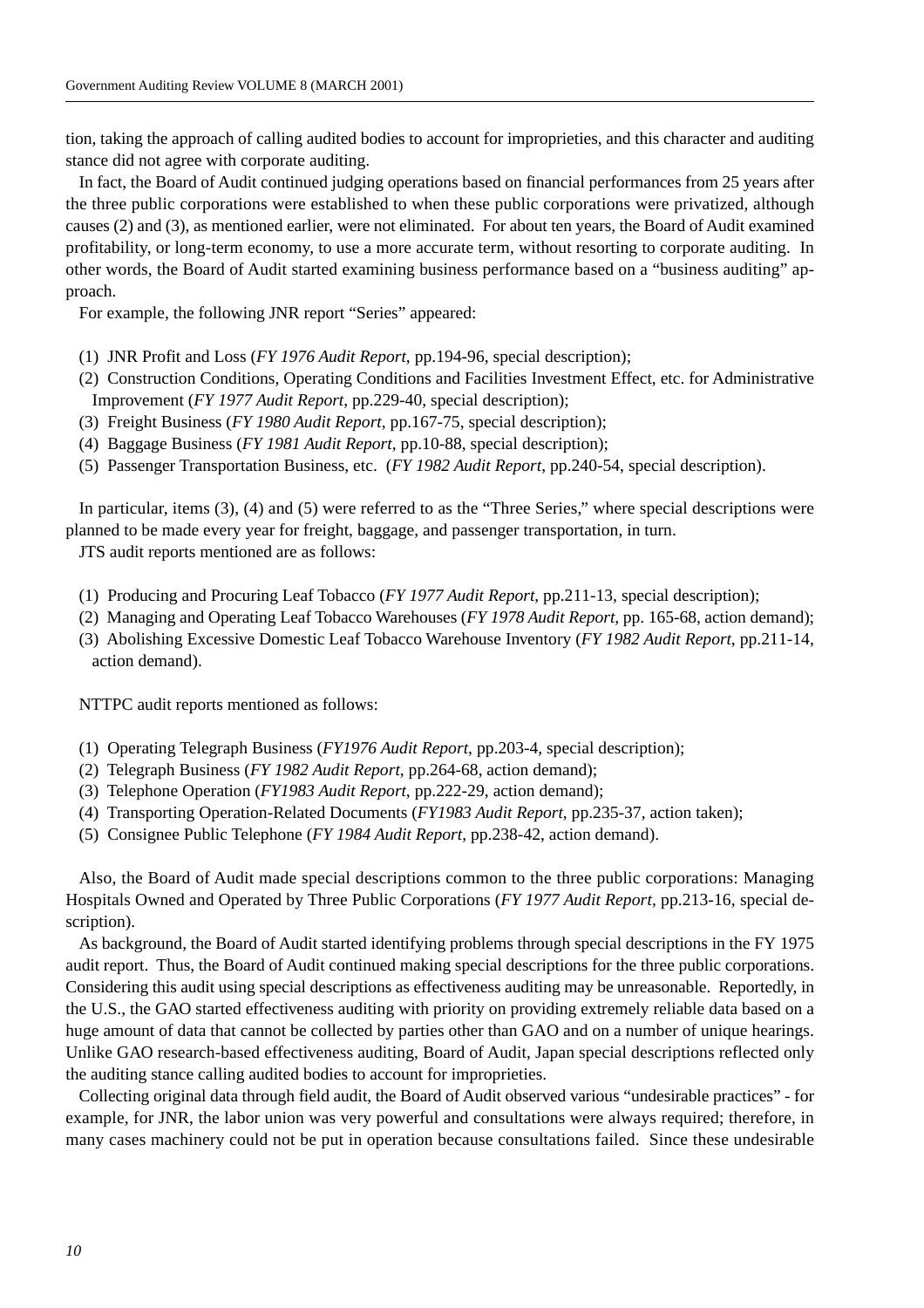practices could not be cured through only JNR authority efforts, these practices could not be considered improprieties and could not be mentioned as improprieties in an audit report. Thus, the Board of Audit mentioned these "undesirable practices" in special descriptions based on effect of investment. Therefore, the Board of Audit approach differed completely from corporate or research-based effectiveness auditing.

The Board of Audit condemnatory stance remained, but it criticized only issues relating to "economy of long term profitability" instead of "improprieties." Thus, its approach was based on a "business auditing" concept reflecting its auditing stance. This is the main reason why corporate auditing was abandoned. Considering Board of Audit developed audit capability, this paper concludes that the Board of Audit will not adopt corporate auditing in the future. They will not adopt GAO effectiveness auditing. Thus, business auditing discussed in this study is likely to be the only option the Board of Audit will adopt.

#### **4. Toward business auditing - a new audit approach**

#### (1) The total cost business viewpoint

Considering past trends, a new auditing approach, differing form GAO effectiveness or corporate auditing, may be an option.

First, Board of Audit audit subjects are not only physical "materials" as assets, but also aspects of an enterprise's "business" - including constructing, acquiring, maintaining and long-term profit or loss. For public works, where regularity auditing is mainly applied, problems are identified for materials in audit reports, but enterprise operators are clearly required to explain causes of such problems, and processes within an enterprise are questioned. However, the Board of Audit seems to hesitate in expanding the audit subject for materials to business in its audit reports. Aside from a few exceptions for the former three public corporations, the Board of Audit mainly identified physical evidence.<sup>11)</sup>

Second, we should point out that "business auditing" is not unknown to the Board of Audit. Business auditing is a natural outcome of the Board of Audit conventional auditing stance in which they collect original data through field audits and demand actions to rectify problems.<sup>12)</sup> It seems to me that the Board of Audit has started accumulating business auditing experience and know-how. Of course, auditing materials should be included as a subordinate process in business auditing. We should note that "business auditing," using a benchmark method for instance, differs essentially from corporate auditing by certified public accountants.

Third, with many improprieties, we should insist that materials audit be justified. As shown in Figure 2, in a sense, government enterprises matured in and after the 1970s and number of improprieties significantly decreased. Thus, we should re-examine insisting on auditing materials. We should now shift from materials to business auditing, and further develop business auditing. Business auditing is considered the only approach by which the Board of Audit can keep its auditing stance neutral to many "undesirable practices."

Thus, business auditing will be a natural outcome of the conventional Board of Audit auditing stance. Even if audit subject is changed from materials to business, the Board of Audit auditing stance does not need to be changed. To audit subjects from a business viewpoint will require a viewpoint differing from (1) accuracy, (2) regularity, (3) economy/efficiency, and (4) effectiveness: adopting a "total cost viewpoint."

Examined from a total cost viewpoint, the point of an audit differs completely from conventional auditing. If

<sup>11)</sup> For the three former public corporations (comparatively closer to private organizations), even if disgraceful findings were reported to the Diet, they will accept such findings if long-term benefits are generated. Conversely, more bureaucratic organizations probably disliked responding to the Diet and refused to accept some findings involving any uncertainty. However, this acceptance or refusal concerns only findings to be included in audit reports and does not concern audit subjects. We can safely say that bureaucratic organization refusal is based on concern that responsibility will not be limited to materials. The reason why bureaucratic organizations often resist findings is that actual audit subjects are not materials but the organization itself and its business, such as managing, operating, control and policy regarding these materials, and all these can be questioned.

<sup>12)</sup> In the *FY 1998 Audit Report*, problematic conditions that interest charges could not be paid, were identified based on examining charging schemes, redemption plans, traffic volumes, etc. in the "Plan and Actual Performance of the Honshu-Shikoku Bridge" (pp.525-39).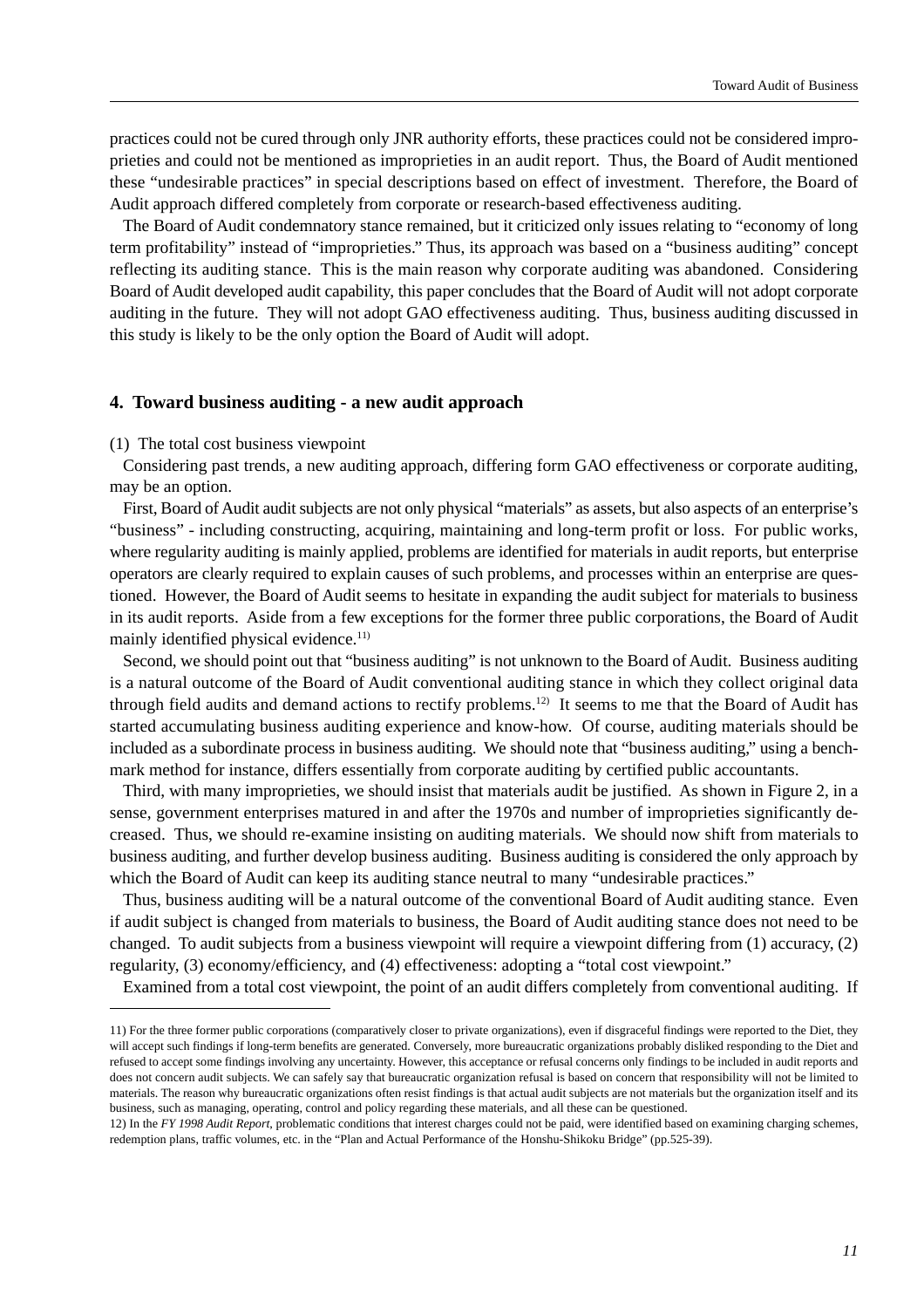we examine constructing a facility from a total cost viewpoint over a long period, we must examine total costs (construction cost + maintenance cost + interest paid). If construction cost is low but maintenance cost after facility completion is high, total cost will significantly increase as the facility is used for a long period. If an interest-bearing fund, such as the Fiscal Investment and Loan Program fund, is used, interest paid will be a higher than usual cost element.<sup>13)</sup> If we examine only financing schemes, we may easily calculate interest expenses in advance; therefore, avoiding huge central government losses. Therefore, this paper will discuss importance of financing schemes and possibility of advance auditing, using the JNR failure as an example, and to emphasize total cost viewpoint significance. Next, this paper will demonstrate a new approach to business auditing considering business life cycle. This new business auditing approach is based on an advance audit plan covering a longer time for each enterprise.

#### (2) JNR failure and its financing scheme

JNR failure was attributed to a variety of causes. However, Takahashi (1999) examined JNR failure from the viewpoint of its financing scheme and pointed out that JNR itself realized from the beginning that the 3rd longterm plan financing scheme, starting in FY 1965, was unstable. On May 10, 1963, the Advisory Committee to JNR submitted a report on "JNR Management Condition" to the JNR President and warned in the report, based on trial FY 1970 calculations, that "JNR would be bankrupt" under heavy burdens of its repayment of borrowings and interest payment.

According to the *JNR History* (Vol. 12, 1973, p.161) the above report concluded in FY 1970, that "JNR would be bankrupt" for reasons given below, based on trial calculations, on the precondition that "future traffic demand will remain satisfactory, although not fully satisfactory, and other conditions, including fares, would remain unchanged, and pay raise rates, etc. would follow current trends":

- (1) The giant corporation earns  $\818.9$  billion annual revenue;
- (2) The corporation's gross profit is only  $\setminus 7.2$  billion after considering operating expenses and interest charges;
- (3) To meet increasing traffic demand,  $\sqrt{330}$  billion a year new investment is needed with a huge loan required each year;
- (4) Thus, the loan outstanding around 1970 will increase to a vast  $\lambda$ 2.4 trillion.

Let's compare trial calculation and actual results. According to the *JNR FY 1970 Audit Report*, FY 1970 financial results were as follows:

- (1) Revenue was  $\setminus$ 1.1457 trillion;
- (2) A  $\154.9$  billion loss was incurred after deducting operating expenses and interest paid;
- (3) JNR capital investment was  $\frac{326.6 \text{ billion}}{330.4 \text{ billion}}$ , and  $\frac{363.4 \text{ billion}}{363.4 \text{ billion}}$  in the three years from FY 1965; these investments were all financed by interest-bearing borrowings and railway bonds;
- (4) Outstanding borrowings (long-term debts + railway bonds) was  $\geq 2.6037$  trillion.

Revenue in item (1), above, increased because of a fare raise. Figures in items (2) through (4) were lower than those in the trial calculation, leading to the conclusion that "JNR will be bankrupt."

As one of the causes of poor operational performance, *JNR History* (1973, Vol. 12, pp.164-66) points out that JNR could not increase revenues by raising fares as expected, because railway traffic status was degraded. As mentioned earlier, a plan to increase revenue through raising fares had been proposed, and in March, 1966, fares were increased 32.2% and freight charges by 12.3% to generate funds needed to carry out the 3rd long-

<sup>13)</sup> For example: in item (2) (*FY1977 Audit Report*) for JNR facilities, equipment, machinery, devices, etc., about \158.2 billion that had been invested remained unused over a long period, and accumulated interest reached about ¥43.2 billion at the end of 1977.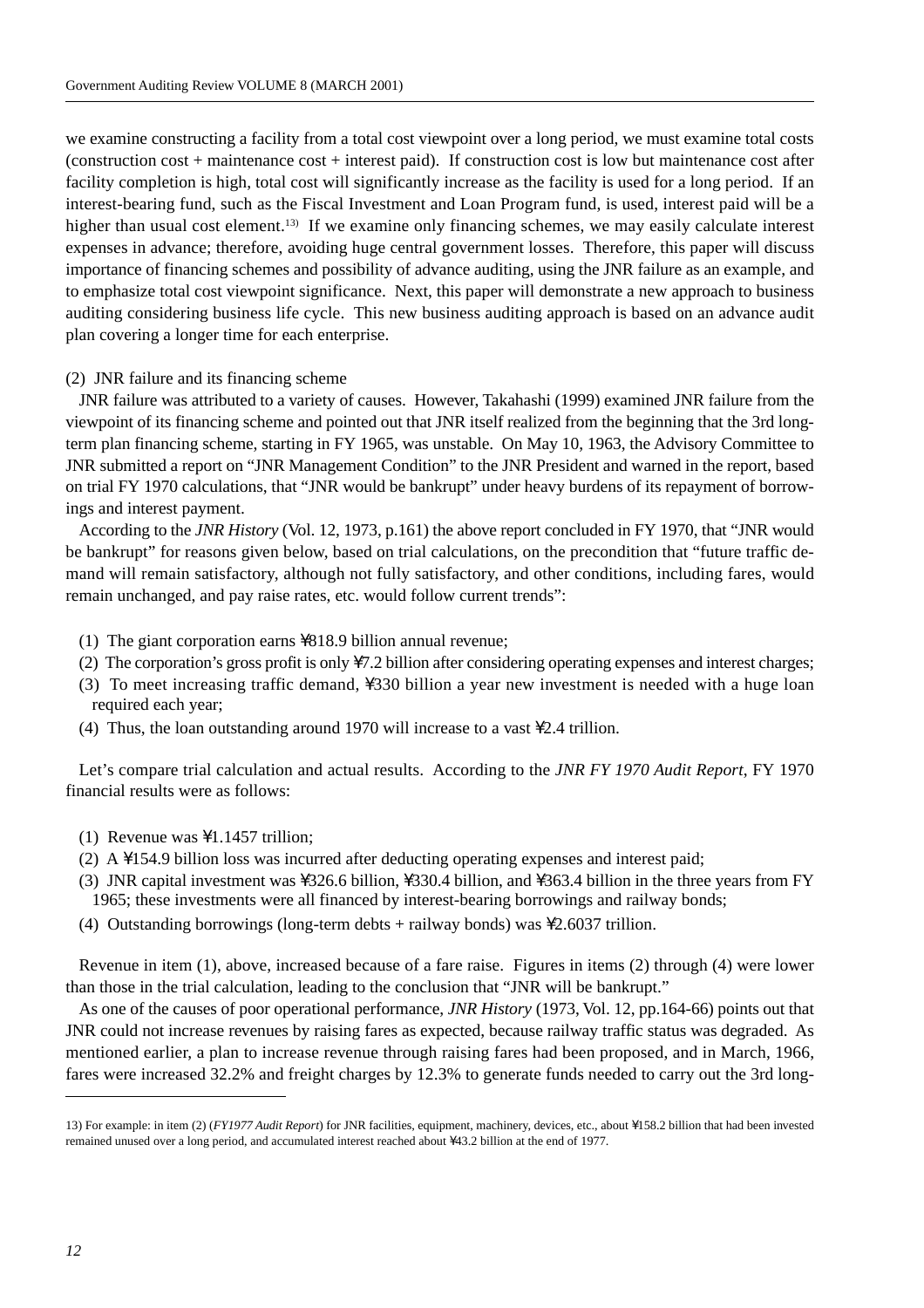term plan. However, reportedly, revenue from transportation increased to only to  $\sqrt{768.4}$  billion, significantly lower than the estimated \823,9 billion, because of a fall in traffic demand (*JNR History*, 1973, Vol.12, pp.168-70). In accordance with an arbitration award, regular pay was increased incrementally from as much as 6% to 10% over that period. The pay raise rate enforced by the arbitration award was so high JNR could not absorb the extra amount in its original budget. Repeated pay raises sharply increased labor cost for each employee. JNR employee age brackets were "barrel-shaped." Since the 35 years and older, but younger than 50 age bracket accounted for 60% of all employees at the end of 1967, labor costs further expanded, because of the seniority-based wage system. Labor costs reported in the profit and loss account doubled from \186.3 billion in FY 1960 to  $\lambda$ 384.9 billion in FY 1967.

However, concluding that JNR "bankruptcy," pointed out by trial calculations, resulted only from decline in JNR's situation and significant labor cost increases isn't reasonable. "JNR would be bankrupt" because of redemption of borrowings and interest expenses. We should carefully re-examine trial calculation preconditions. Preconditions are that "future traffic demand will remain satisfactory, although not fully satisfactory, and other conditions, including fares, will remain unchanged and pay raise rates, etc. will follow current trends." Trial calculations concluded that JNR would be bankrupt based on these preconditions.

In reality, the JNR declining situation problem was very serious. However, increased transportation revenue, not assumed in the trial calculation, developed, and transportation revenue (annual revenue mentioned in item  $(1)$ , above) was greater by more than  $\setminus 300$  billion than the corresponding trial calculation figure. Labor costs, another factor, sharply increased after the trial calculation in 1963, and created a more aggravated situation than that estimated, causing a  $\154.9$  billion loss, mentioned in item (2), above. However, the 1963 trial calculation never envisaged such a situation.

We should not attribute the cause of bankruptcy given in the trial calculation to JNR's declining situation or to increased labor costs, but to the unreasonable financing scheme. The trial calculation only predicted such an outcome in case new investments of  $\frac{330 \text{ billion}}{3}$  billion a year, mentioned in item (3), would be met through borrowing, under the pretext of meeting increasing traffic demand. Without considering the declining JNR situation or increased labor costs, the trial calculation could have revealed, solely by examining the financing scheme, that JNR would be bankrupt. Since an enormous amount of interest-bearing funds was procured, interest expenses for the outstanding balance of such funds (item (4), above) also increased. Therefore, such interest charges could not be paid under the poor financial conditions (item (2), above), additional borrowing would be needed to pay such charges, leading to a vicious circle in which debts snowballed.

In fact, JNR interest expenses and debt handling expenses increased to  $\101.2$  billion in FY1967, only three years after start of the 3rd long-term plan. This amount almost equaled the  $\104$  in funds procured through railway bonds. Therefore, the 3rd long-term plan, scheduled to be carried out over seven years from FY1965 through FY 1971, failed in only a few years. Thus, the "Japan National Railway Reconstruction Promotion Special Measures Law" was enacted in 1969, and various fiscal actions were adopted, including de facto suspension of interest charge payments of government debts at the end of FY 1968, during the reconstruction period. Effective FY 1969, the 3rd long-term plan was modified into the Fiscal Consolidation Plan.

So, what kind of audit did the Board of Audit make for JNR? This summary had been described by JNR in *JNR History* (Vol. 12, pp.161-73) issued in 1973, before the Board of Audit started making special descriptions of JNR in its audit reports in the last half of the 1970s, as mentioned earlier. Source material for *JNR History* was a report on "JNR Management Conditions" submitted by the Advisory Committee to JNR to the JNR President on May 10, 1963. The report warned, based on FY 1970 trial calculations, that "JNR will be bankrupt." Then why did the Board of Audit not identify anything until it became clear that JNR was bankrupt?14) Furthermore, the Board of Audit did not refer to financing scheme irresponsibility, the root cause of JNR's huge

<sup>14)</sup> In audit reports in those days, the Board of Audit simply referred to JNR's operations and financial conditions under titles of "Outline of Operations" and "Profit and Loss."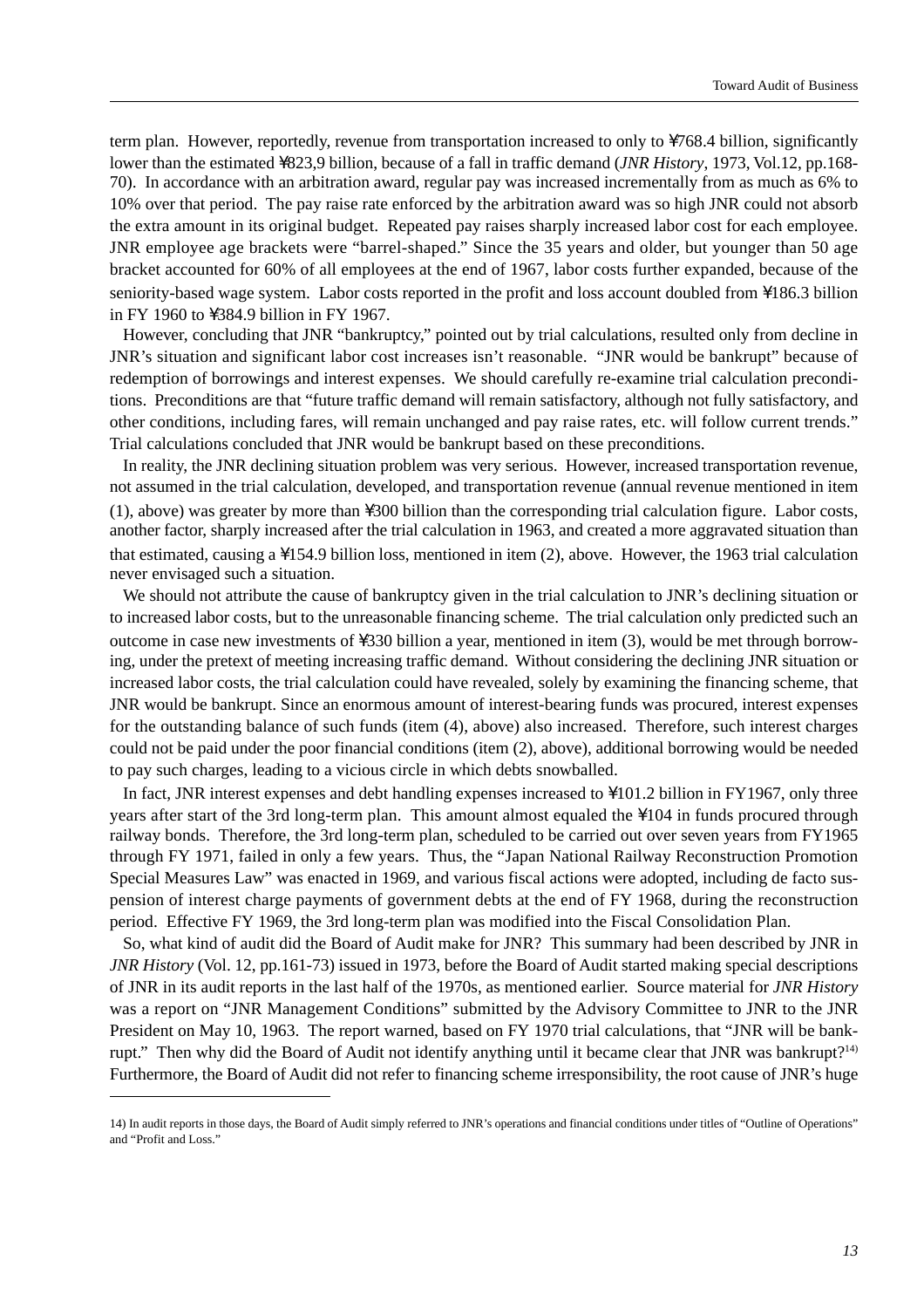deficit, in special descriptions for JNR in its audit reports, although JNR itself had pointed out in 1963 that "JNR will be bankrupt".

This results from the Board of Audit avoiding business auditing and sticking to conventional material auditing. The Board of Audit should have at least examined the financing scheme in advance. If the party involved flashed a danger signal, the Board of Audit should have made an advance audit on its own initiative. Apparently, the point of audit is not regularity. Even if a financing scheme is legal in every respect, a business plan lacking debt-servicing capacity is nonsense. If an audited body implemented a certain senseless policy under a certain law, the Board of Audit should audit such a senseless policy and point out improprieties according to its auditing stance.

Financing scheme failure meant more than JNR bankruptcy. Whether a government or private project, if a railway is constructed with a huge amount of interest-bearing funds, railway management must run a race against interest expenses<sup>15</sup>. The important thing is to reduce both amount of interest-bearing funds and "construction period" (period between commencement of construction and start of service), otherwise, the railway business earning structure would deteriorate and subsidies would not be enough to cover even interest expenses (Takahashi, 1999). As demonstrated by JNR bankruptcy, if a railway operator is allowed to procure interestbearing funds to cover construction funds or emergency funds shortage, the outstanding interest-bearing fund balance and its interest expenses will increase during the construction period, and the railway business earning structure will significantly deteriorate before starting operations. If a railway operator is placed in a situation where interest expenses wipe out operating income, any efforts to improve operational performance will be useless and such efforts would simply peter out in the end.

#### (3) Business life cycle

So far, our discussions have focused on JNR. JNR became bankrupt after having recorded huge deficits for many years. Let's examine NTTPC which avoided bankruptcy but had to consider business operations more carefully than before. NTTPC completed the 5th Five-Year Plan in FY 1977, and achieved two big targets dissolving waiting time for establishing new subscriber stations, in FY1977, and direct automatic dialing across the nation, on March 14, 1979. Thus, the 4th Group of the Ad Hoc Commission on Administrative Reform (hereinafter referred to as "the Commission") pointed out emergence of the following conditions in its May 17, 1982 report titled "Desirable Conditions of the Three Public Corporations and Special Organizations" (Takahashi, 1989a).

NTTPC labor costs, accounting for about 1/3 of total expenses, was one of the causes of expanded telephone business expenses. Number of employees increased 40% from about 240,000 in FY 1965 to about 333,000 in FY 1980. The employee increase was mainly because maintenance employees increased to about 150,000 when subscriber stations increased an average of 3 million a year in the early 1970s to help reduce waiting time for establishing new subscriber stations. The Commission pointed out the need to reduce maintenance employees and operations employees (by about 66,000 operators), such as telephone exchange operators no longer needed because of nationwide direct automatic dialing. Before the Commission submitted its report, however, NTTPC continued reducing employees (Takahashi, 1989a).

While NTTPC continued curtailing employees, the Board of Audit pointed out the raise of false accounting cases, such as fictitious business trips, meetings, etc. in its *FY 1978 Audit Report*, and pointed out windowdressing salary settlements infringing general provisions for budgeting, internal regulations, etc. in its *FY 1979 Audit Report*. These events sent a grave signal that the NTTPC organization, as it matured, was not suitable for its activities. The Board of Audit should have deemed such false accounting or window-dressing as crimes. Somebody blowing the whistle on NTTPC for false accounting should show that internal NTTPC labor rela-

<sup>15)</sup> After JNR was divided and privatized, and having been burdened with JNR debt, East Japan Railway Co. (JR East) reduced debts and average interest rate in the race against interest expenses. (Takahashi, 2000).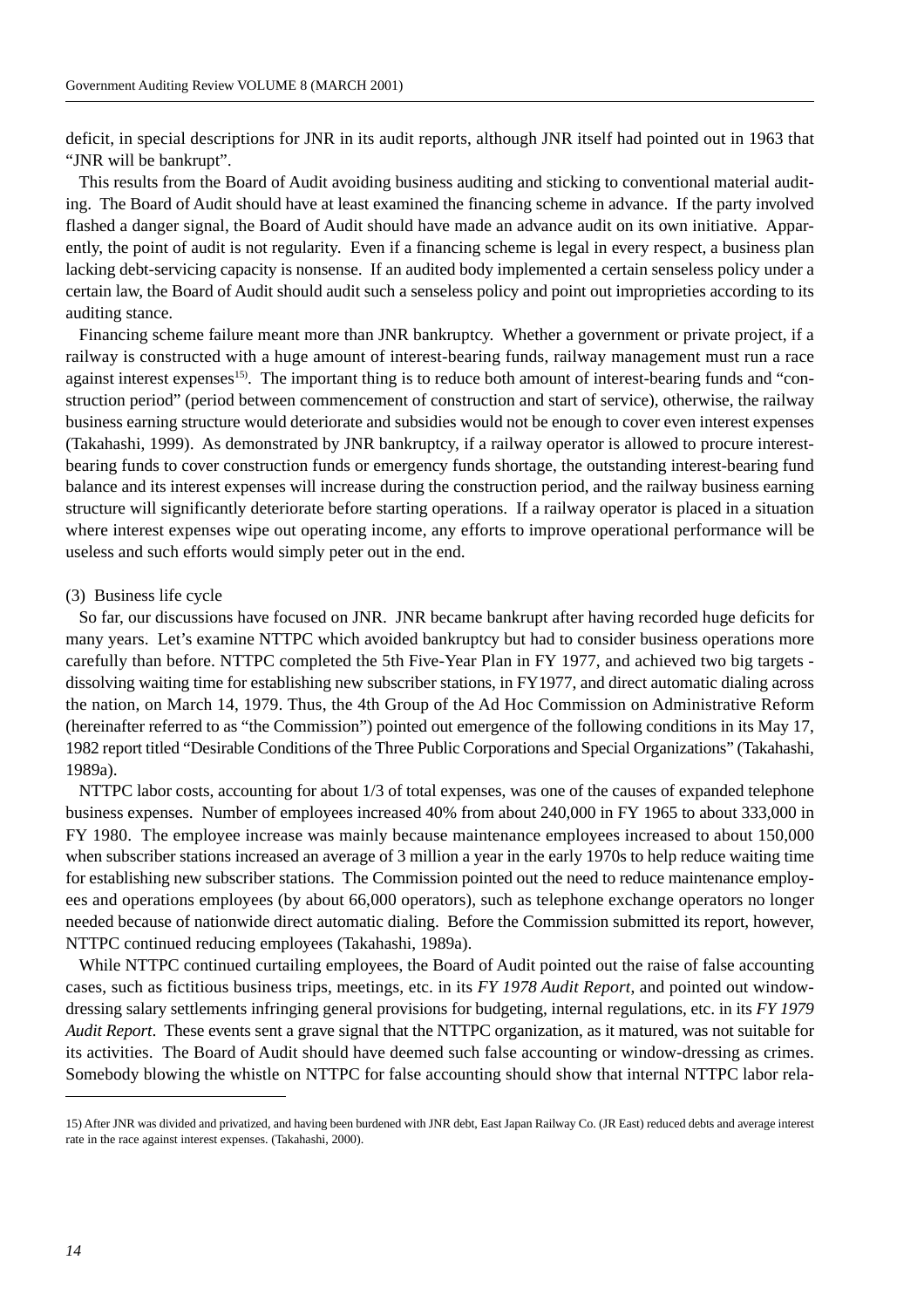tions were not good, and may have meant that some employees hoped improper NTTPC practices would be discovered. NTTPC management tried hard to improve operational efficiency based on the understanding that "NTTPC history is one of rationalization." However, NTTPC accounting practices were carried out the same way as those of the central government. These practices had limitations and may have even invited improper accounting.

In the telecommunications industry, subject to rapid technological innovation, a private company should be able to keep rationalization benefits in retained earnings for future investment, reward employees with pay raises, etc. Otherwise, employees would not cooperate in improving operational efficiency. Conversely, in NTTPC, any surplus was transferred to the National Treasury, and management and employees did not get any additional compensation. Any surplus money paid to employees in NTTPC accounting would be regarded as improper. Regardless, they should not tolerate such improper payments. As long as NTTPC was a public corporation, improper accounting practices would be repeated again and again, even if disclosed. Top management seemed to share this opinion when NTTPC was privatized.

At the official 4th Commission hearing on February 26, 1982, before NTTPC was privatized, NTTPC proposed three operating organization forms - revised public corporation, special corporation, and private corporation. Even for a revised public corporation, NTTPC asked to abolish the total wage system under general budget provisions. NTTPC further asked to abolish National Treasury deposits (with no interest on deposits up to  $\setminus$ 3 billion and only 30% interest for deposits over  $\setminus$ 3 billion) and that they be allowed to invest their own funds on their own initiative (Takahashi, 1989a).

Reportedly, an NTTPC executive, involved in preparing operational organization proposals for the 4th Commission hearing, was working at Kinki Telecommunications Bureau when the false accounting took place. The executive was investigated by a public prosecutor and felt strongly that a public corporation system had limitations. Also, when a proposal was made, this person concluded that, to further rationalize NTTPC should abandon being a public corporation, considering the restriction of the public corporation budget having to be approved by the Diet. Thus, NTTPC chose a special corporation operational organization. This NTTPC choice was influenced more by the Board of Audit audit than the Board of Audit understood.

In contrast with the maturity period, in which these "symptoms" were observed, another kind of interesting "symptom" was observed in the starting period. Notwithstanding a three-year gap between JNR/JTS becoming public corporations and NTTPC becoming a public corporation, improprieties peaked in the first 2 to 3 years after they became a public corporation, as shown in Figure 1. Regardless of when they became public corporations, seemingly they all experienced confusion in their initial years.

For JNR, which became a public corporation in June 1949, they tentatively applied conventional laws and regulations and postponed establishing an adequate public corporation accounting system. When the Japan National Railway Law was partially revised in December 1949, accounting defects were rectified. Until accounting was drastically revised by the second amendment to the Japan National Railway Law, in August 1953, however, the Japan National Railway Enterprise Special Account Law, the Public Finance Law, the Public Accounting Law and the National Property Law tentatively applied. In October 1953, the Japan National Railway Law Enforcement Order was drastically amended because of the second amendment to the Japan National Railway Law. Japan National Railway Accounting Regulations were extensively amended in October 1954, with various internal accounting regulations amended thereafter. This took five years. From FY 1964 onwards, the Board of Audit identified improprieties sharply decreased because of effects of unifying calculation methods, various procedures, etc., resulting from JNR setting up various standards, guidelines, etc. (*JNR History*, Vol. 12, pp.589-91; pp.929-30).

Although the former three public corporations were different kinds of industry or enterprises, and their histories before becoming corporations differ, they have common audit reporting life cycles, as described below.

(1) Confused period following start-up: the Board of Audit mainly pointed out improprieties in the confused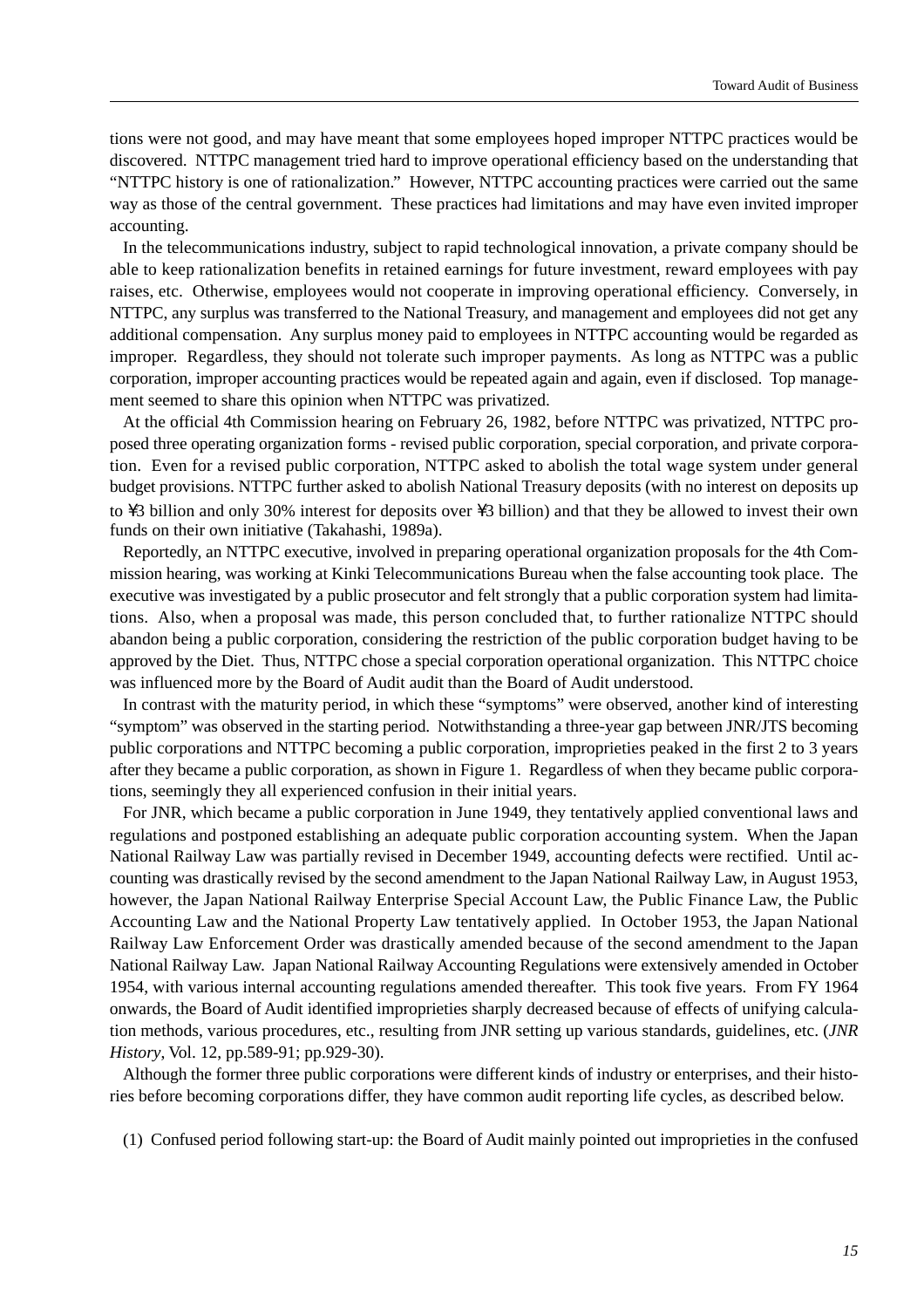period when they became public corporations and they adopted tentative accounting schemes the first few years.

- (2) Well-established period: after the confused period, improprieties decreased and efficiency audits generally had more action demands and actions taken (audits were mainly based on quality control, common to private manufacturing industries).
- (3) Matured period: each enterprise reached a matured period about twenty years after becoming a public corporation. Problems pointed out in audit reports decreased. However, problems from external factors, which are hard to blame the public corporations themselves for, increased. Therefore, audits were based on investment effect, since describing such problems as improprieties is difficult. This is because public corporation authority is basically limited. Certain kinds of enterprises are not suited to be public corporations.

The three public corporations' common life cycle, mentioned above, would not have emerged if auditing subjects were simply limited to materials. Life cycles emerged because, besides problems concerning materials, audit subjects included aspects of the business or enterprise itself.

To audit in terms of an enterprise's life cycle, we need business auditing based on "total costs," which differs from GAO effectiveness auditing or corporate auditing. Using long-term total costs, we must introduce a longterm audit program considering each business or enterprise life cycle stage, as follows:

- (1) First, when planning an enterprise, the enterprise-governing ministry or agency clarifies the object of enterprise, detailed services and evaluation standards over a long term of 20-30 years<sup>16</sup>;
- (2) The Board of Audit then clarifies its long-term auditing program and auditing standards for each enterprise, in advance;
- (3) An enterprise starts operations only after procedures in items (1) and (2).

Then, the Board of Audit's role may change to that of assisting the "business" in starting an enterprise, in a certain period, through its auditing procedures.

## **5. Summary - self-determination principles and business auditing**

What kind of audit is appropriate for an enterprise that has started up? For the three former public corporations, increased problems from external factors are hard to blame on the public corporations themselves. Therefore, increased special descriptions resulted from audits based on investment effect, because such problems cannot be classified as improprieties. I mentioned earlier that this is because such public corporations' authority is basically limited. More accurately, this is because such public corporations did not correctly adhere to self-determination principles.

<sup>16)</sup> Twenty or thirty years after an enterprise starts, the Board of Audit should "review" the enterprise and make a "go or no-go" audit (Kuwashima, 1999) to determine whether the enterprise should be privatized, be liquidated, or be continued as a government enterprise. Past audits have never made such judgements or recommendations. In JNR audits, for example, reportedly, the Board of Audit sent a message to the effect that "If these conditions are left as they are, JNR will face grave future difficulties. How do you understand these conditions? We hope that JNR will deal with this soon." In Yokaku Bay Land Improvement *FY1993 Audit Report* special descriptions and in Multipurpose Dam Construction Project *FY 1994 Audit Report* special descriptions, the Board of Audit pointed out problems and proposed reviewing these projects because no benefits were being created. Even if they decided to continue a certain project, persons subject to punishment should take responsibility for their past behavior or activities, and, in the worst case, be dismissed. Even today, persons causing damage to the central government and its activities can be described as improprieties; they are subject to punishment and required to compensate for such damage. *Kaikei Kensa Jyoho* (*Audit Information*), May 28, 1998, reported as follows: Regarding *FY 1996 Audit Report* findings, related ministries/agencies and government-related organizations (or finance corporations) punished 1,619 persons as of the end of March 1998, and special corporations punished 36 persons. However, punishments were "reprimands", "strict admonitions" or "admonitions." Whether persons subject to punishments received appropriate penalties isn't clear. This may be a good chance to clarify appropriate punishments.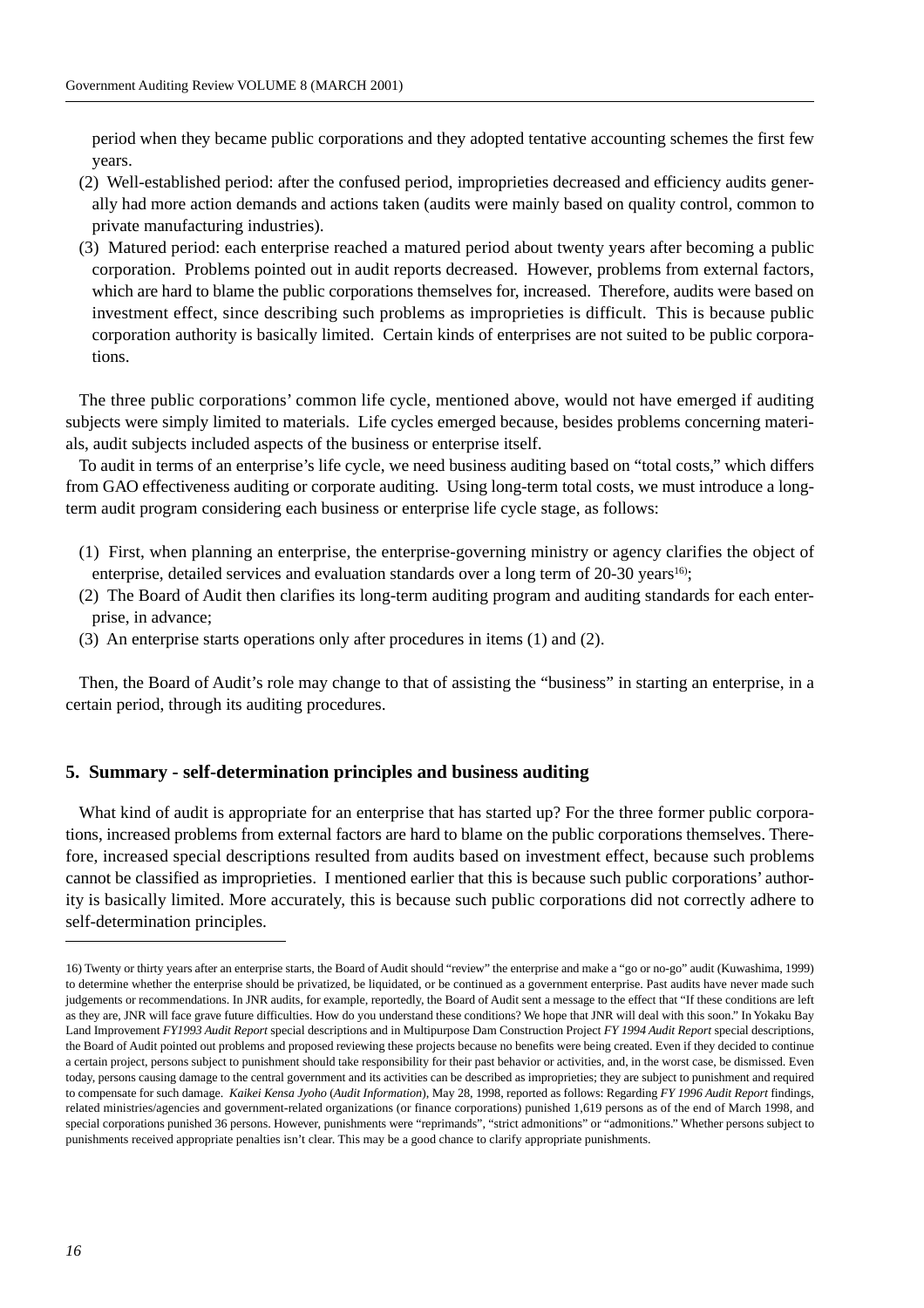A private corporation has the right to dispose of its profit. Therefore, such corporations try to earn profit and increase retained earnings for future investments to expand their business 17). Private corporations will try to maximize their long-term, rather than short-term, profit 18). After the three former public corporations were privatized, "self-determination" was most important in improving operational performances.

This applies to JR East after privatization (Takahashi, 2000). NTT is a good example. As NTT became a special corporation, they were guaranteed that they could dispose and manage their profits and funds at their own discretion. The following compares conditions before and after privatization (Takahashi, 1989c).

Before privatization:

- (1) The budget (business plan, etc. attached) had to be submitted to the Minister of Posts and Telecommunications and approved by the Diet.
- (2) Funds were deposited with the National Treasury, with no interest on deposits less than  $\setminus$ 3 billion and 3% interest on deposits over  $\setminus$ 3 billion.
- (3) Profits were transferred to surplus reserves and allocated to construction investment.
- (4) Equity contributions and investment were limited to defined purposes.

After privatization in 1985:

- (1) Only the business plan (outline of main services and construction plans) is subject to Minister of Posts and Telecommunications approval.
- (2) Funds management is not limited.
- (3) Subject to general shareholders meeting approval, profit is disposed under the Commercial Code (retained surplus + dividend + voluntary reserve) (subject to Minister of Posts and Telecommunications approval).
- (4) Equity contributions and investment are not limited.

This is an enormous difference.

In determining salary before privatization, salary budgets had to be passed by the Diet and total salary was limited by general budget provisions. Even if surplus funds were generated by successful operations, NTTPC was not permitted to raise its employees' salaries. More accurately, employees' salary or labor cost, is not part of disposing of profit, but is expense before calculating profit. In a private company, therefore, salaries may be determined without general shareholders meeting resolution. Only after privatization, was NTT finally allowed to determine salary levels. NTT employees may receive extra salary if telecommunications services mechanization or rationalization efforts generate surplus funds. NTT may also reserve part of surplus funds for future investment.

After privatization, NTT could use its discretion in determining surplus funds or profit investment objects, and how to manage them. The business plan mentioned in item (1), above, does not refer to equity participation or investment. NTT did not prepare a budget for equity participation or investment. In other words, NTT could procure equity stocks or invest funds in a timely way without considering the budget, for good investment opportunities. NTT could thus earn investment income.

<sup>17)</sup> Importantly, a corporation must have the right to dispose of its profit itself, and must have self-determining power, because by a corporation having self-determining power, its employees can gain more job satisfaction (work motivation). For details, refer to Takahashi (1993a; 1993b; 1997).

<sup>18)</sup> In NTTPC before privatization, President Shinto, who came from a private company, reportedly gave strong direction in the summer of 1981 that "the term budget should not be used internally." The term "budget" meant ministry or agency expenditure limit. However, previously everybody considered that budgeted expenses should be used without reserve. President Shinto is said to have gotten angry, because employees did not understand that budgeted expenses should not be used unnecessarily. The Board of Audit recalled that employees' awareness of budgeted expenses improved remarkably before NTTPC was privatized and renamed NTT, and that they did not use remaining budget expenses in many local offices. They revised plans and called for additional budget for needed additional expenses.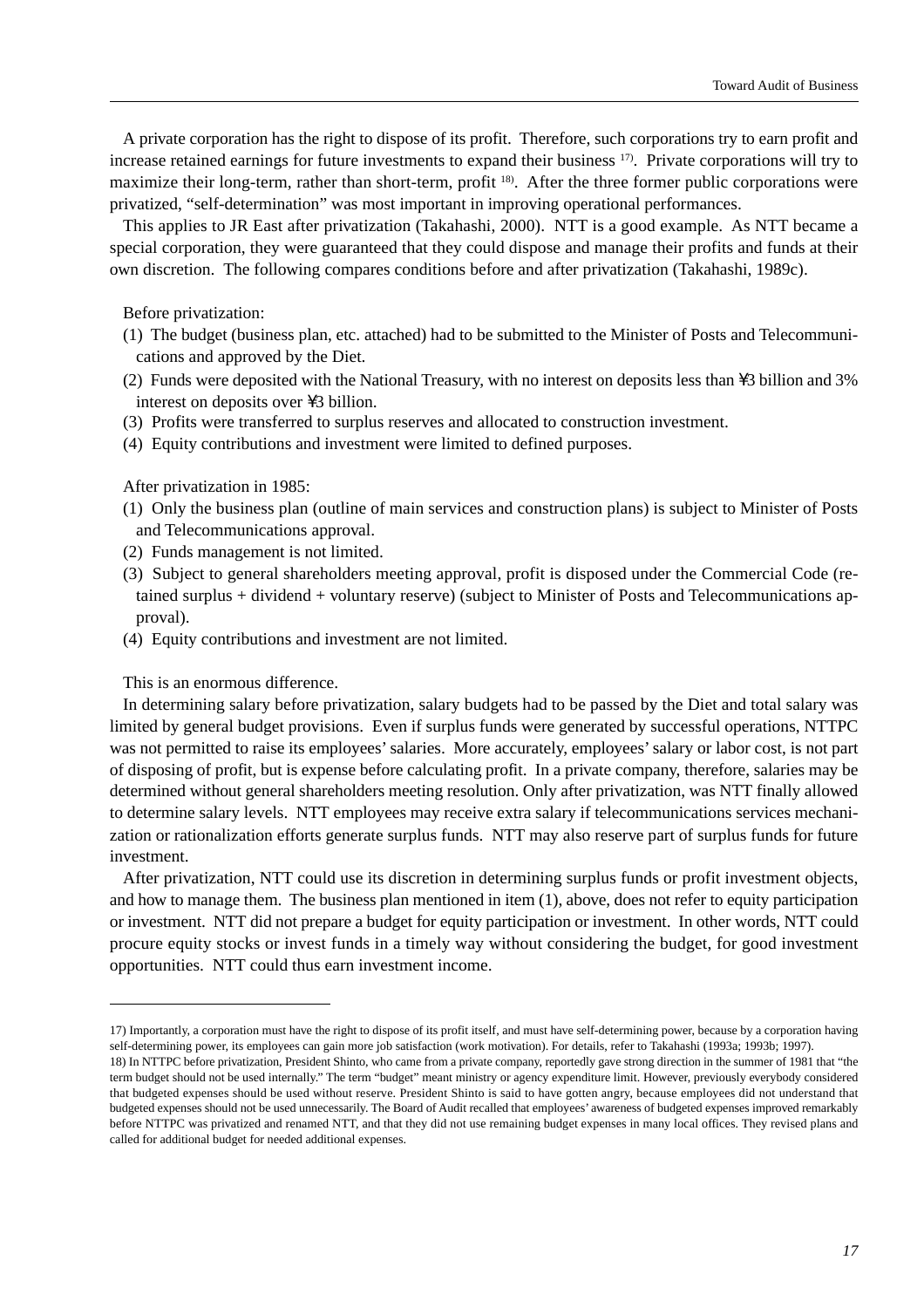Although NTTPC was "privatized" and changed into a special corporation named NTT in 1985, NTT remained a public corporation with all-central-government-held shares before NTT was listed on the stock market in 1986, and still remains a semi-public corporation (more than 50% of its shares are held by the central government). In essence, whether it is a public corporation or a private corporation does not matter for longterm operational performance. As with NTT, a corporation must be able to manage profits and funds at its own discretion. Whether the central government or shareholders absorb profit does not matter.

We need only to recall that the shareholders counterrevolution that began in the late 1960s ended management control in the U.S. (Takahashi, 1995). Essentially, self-determination is more important than anything else. Management should be guaranteed that they can establish strategies on their own and members of an organization should be able to autonomously act long-term unaffected by environmental changes. The managerial revolution observed in capitalist economies - if a person is a competent manager, the person can continue to be a professional manager - was symbolic.

Even where self-determination principle is established, business auditing will be effective. As mentioned earlier, in May 1987 the Board of Audit established a policy to audit special corporations stressing whether operations are efficiently conducted or not, after the three public corporations were privatized. With JR (JNR was privatized and renamed JR), the Board of Audit prepared JR audit reports based on benchmarking in comparison with private railway companies. These audits apparently differed from corporate audits. In the idealized "business audit," the Board of Audit should continue advising enterprises or businesses that had successfully started operation as though it was an outside director, rather than acting as an auditing officer or an audit corporation. I believe that ideal business auditing will basically differ from corporate auditing in terms of auditing stance.

#### **Bibliography**

- KUWASHIMA, Kenichi (1999), "Iyakuhin no Kenkyu Kaihatsu Niokeru Soshiki Noryoku" (Organizational Capability in Pharmaceuticals R&D), *Soshiki Kagaku* (*Organizational Science*), 33 (2), pp.88-104.
- TAKAHASHI, Nobuo (1989a) "NTT's changeover in subsidiaries strategy through the privatization process," *Annual Report of the Economic Society*, 50, pp.295-310. Tohoku University (in Japanese).
- TAKAHASHI, Nobuo (1989b) "NTT's developing process of subsidiaries strategy and the privatization," *Annual Report of the Economic Society*, 50, pp.417-434. Tohoku University (in Japanese).
- TAKAHASHI, Nobuo (1989c) *Assessment and Practice of Organizational Activation*. Japan Productivity Center, Tokyo (in Japanese).
- TAKAHASHI, Nobuo (1993a) *A Study of Lukewarm Management*. Tokyo Keizai Shinposha, Tokyo (in Japanese).
- TAKAHASHI, Nobuo (1993b) *Decision Theory in Organizations*. Asakura Shoten, Tokyo (in Japanese).
- TAKAHASHI, Nobuo (1995) *Managerial Renaissance*. Yuhikaku, Tokyo (in Japanese).
- TAKAHASHI, Nobuo (1997) *Principles of Decision-Making in Japanese Firms*. University of Tokyo Press, Tokyo, (in Japanese).
- TAKAHASHI, Nobuo (1999) "Financing schemes to construct railroads in Japan," *The Journal of Economics*, 65(3), pp.52-78. The Society of Economics, University of Tokyo (in Japanese).
- TAKAHASHI, Nobuo (2000) "JR-East (East Japan Railway Company) struggles against long-term interest rates," *Journal of Policy & Culture*, 5, pp.161-183. Chuo University (in Japanese).
- FUKUKAWA, Tadaaki (1998), "Kyasshu Furo Karamita BOT Hosiki no Furemu Waku Infura Purojekuto no Ritan to Risuku no Buntan" (BOT Method Framework Based on Cash Flow - Sharing Return and Risk in Infrastructure Projects), *Communications of the Operations Research Society of Ja-*